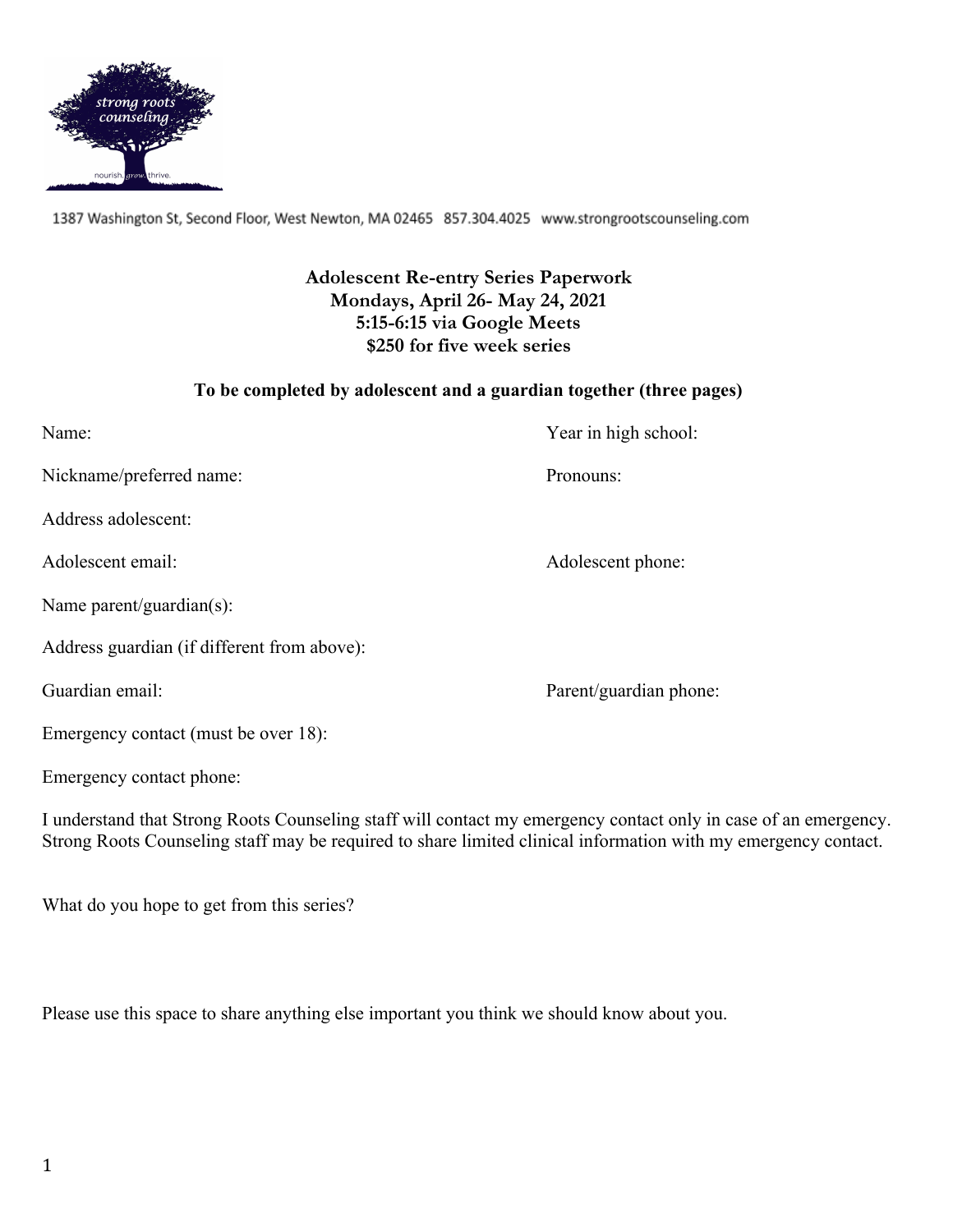## C**ancellation Policy**

This series is not therapy and should not replace therapy. If at any time your series leader feels a student would benefit from 1:1 counseling or a higher level of care the series leader will meet with the student and a guardian privately. If you are asked to leave the series, staff will refund you for the remaining balance of your session less a \$50 administrative fee. Each session is \$50. If you are unable to attend a session for whatever reason, please let your facilitator know. Unfortunately, Strong Roots Counseling cannot reimburse you for missed series visits. If Strong Roots Counseling cancels a series date, another date will be added at no additional cost to the participant. Finally, if you withdraw from the group more than seven days before start you will be refunded the full amount. **If you withdraw two to seven days before the group starts you will be returned the full amount less a \$50 processing fee. You will not be refunded if you withdraw on the day the group starts.**

## **Statement Regarding Confidentiality**

Please note that while this is not therapy, confidentiality will be supported throughout the process. In all cases we will use professional discretion in these contacts and will limit discussion to only those items appropriate for that contact. While Strong Roots Counseling staff commits to confidentiality, with the exceptions listed below, we cannot commit to confidentiality by the series members. We will ask everyone in the series to maintain confidentiality for the series as a requirement of participation, although we cannot guarantee it. **Since this is happening virtually, we ask all participants to put away their phone during the series. No one has permission to record any part of the series. Bluetooth is not confidential and it is recommended that everyone use plug in earbuds for the visits.**

There are some exceptions where information may be shared without an authorized release by the MA licensed facilitator. These exceptions include:

**Abuse:** Clinical staff is required to report abusive treatment and/or neglect of a child, elder or a disabled person to the relevant agency.

**Harm:** Clinical staff must report the threat of serious bodily harm of oneself or to others. Clinical staff have a legal and ethical obligation to warn appropriate authorities, family members, and/or the individual when a client is seriously considering engaging in this type of harmful behavior. When possible, Clinical staff will always discuss this with you with the intention of creating a plan together.

**Legal/Courts:** Client case notes and records may be subject to subpoena when a client is involved in civil or criminal legal proceedings.

**Collection or other agencies:** Information will be disclosed if they are required to collect unpaid fees.

**Additional limitations of a minor child:** Clinical staff are obligated to contact your guardian if you disclose ongoing high risk behavior that compromises your safety.

Strong Roots Counseling is strongly committed to maintaining your confidentiality and privacy; please read the list below. We are happy to answer any specific questions you might have regarding confidentiality.

- Our voicemail is password protected and accessible only to individual clinicians.
- All paper files are kept in a locked filing cabinet.
- All electronic information is encrypted and stored on a secure computer.
- E-mail is not a secure form of communication, and therefore, you should not include any sensitive clinical information in your messages to staff; that being said our staff has HIPAA compliant email addresses.

### **Telephone policy and emergencies**